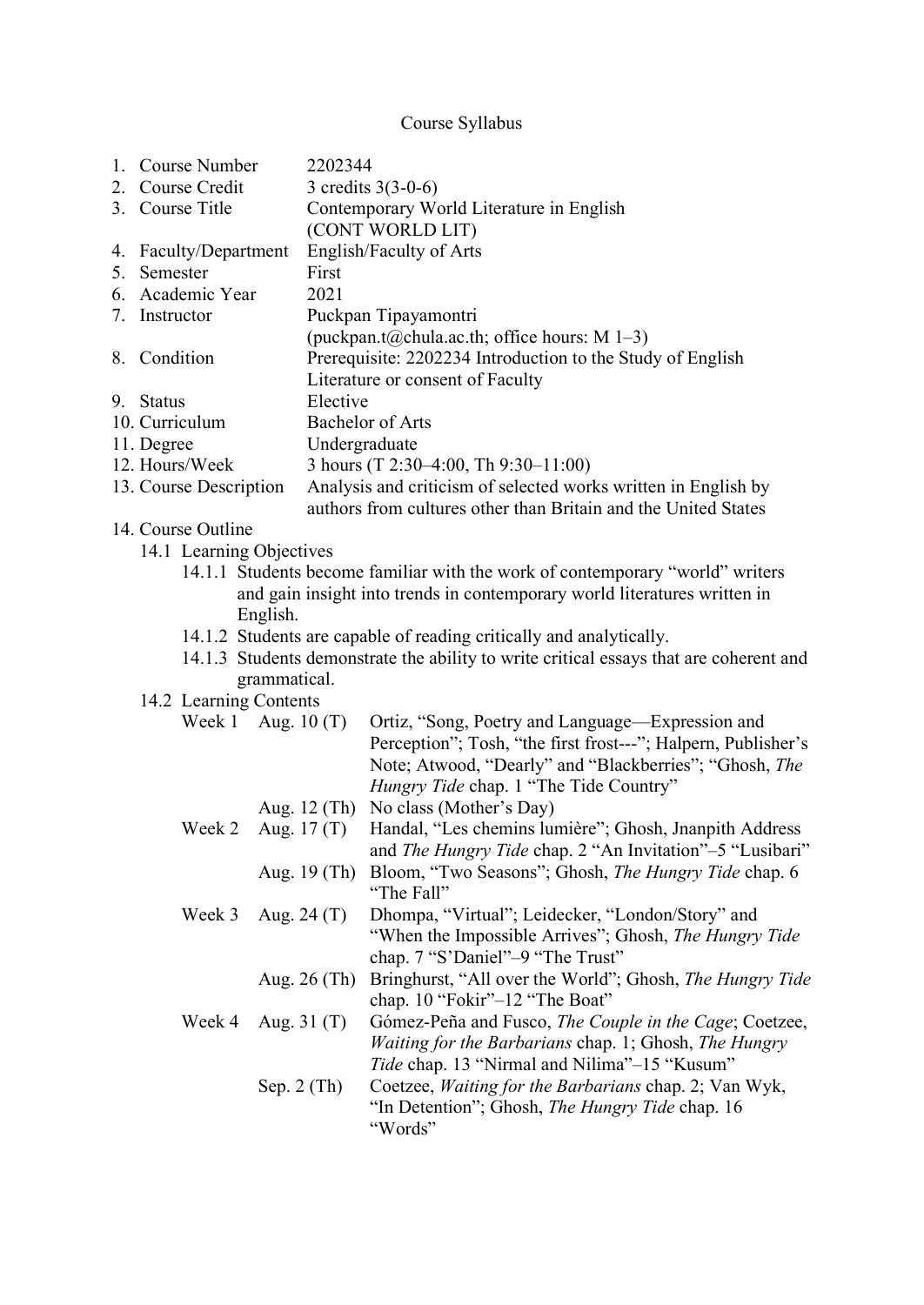| Week 5 | Sep. $7(T)$           | Gómez-Peña, Supernintendo Ranchero; Ghosh, The<br><i>Hungry Tide</i> chap. 17 "The Glory of Bon Bibi"–18 |  |
|--------|-----------------------|----------------------------------------------------------------------------------------------------------|--|
|        |                       | "Stirrings"                                                                                              |  |
|        | Sep. $9$ (Th)         | Gómez-Peña, Supernintendo Ranchero; Agard, "Half-                                                        |  |
|        |                       | Caste" and "Reporting from the Frontline of the Great                                                    |  |
|        |                       | Dictionary Disaster"; Ghosh, The Hungry Tide chap. 19                                                    |  |
|        |                       | "Morichjhãpi"                                                                                            |  |
| Week 6 | Sep. 14 (T)           | Marshall, "Cabernet Sauvignon with My Brother"; Ghosh,                                                   |  |
|        |                       | The Hungry Tide chap. 20 "An Epiphany"-22 "Crabs"                                                        |  |
|        |                       |                                                                                                          |  |
|        | Sep. 16 (Th)          | Marshall, "Cabernet Sauvignon with My Brother"; Ghosh,                                                   |  |
|        |                       | The Hungry Tide chap. 23 "Travels"-24 "Garjontola"                                                       |  |
| Week 7 | Sep. 21 (T)           | Rattawut, "Priscilla the Cambodian"; Rogers, Oslo;                                                       |  |
|        |                       | Ghosh, The Hungry Tide chap. 25 "A Disturbance"-27                                                       |  |
|        |                       | "Blown Ashore"                                                                                           |  |
|        | Sep. 23 (Th)          | Rattawut, "Priscilla the Cambodian"; Rogers, Oslo;                                                       |  |
|        |                       | Ghosh, The Hungry Tide chap. 28 "A Hunt"-30 "Pursued"                                                    |  |
| Week 8 | Sep. 28 (T)           | No class (Midterm week: September 27–October 1, 2021)                                                    |  |
|        | Sep. 30 (Th)          | Test 1                                                                                                   |  |
| Week 9 | Oct. $5(T)$           | De Campos, "Eye for Eye"; Chand Chirayu Rajani,                                                          |  |
|        |                       | "Septuagenarian"; Ip, "Soft-Boiled" and "I Jio You with                                                  |  |
|        |                       | This Eraser"; Ghosh, The Hungry Tide chap. 31                                                            |  |
|        |                       | "Beginning Again"-34 "Catching Up"                                                                       |  |
|        | Oct. $7$ (Th)         | Ip, "On Immortality," "Note," and "Annus Mirabilis";                                                     |  |
|        |                       | Ghosh, <i>The Hungry Tide</i> chap. 35 "Storms"-36                                                       |  |
|        |                       | "Negotiations"                                                                                           |  |
|        | Week 10 Oct. 12 (T)   | Gappah, "A Kind of Justice"; Ghosh, The Hungry Tide                                                      |  |
|        |                       | chap. 37 "Habit"-39 "Transformation"                                                                     |  |
|        | Oct. $14$ (Th)        | Gappah, "A Kind of Justice"; Ghosh, The Hungry Tide                                                      |  |
|        |                       | chap. 40 "A Pilgrimage"-41 "Destiny"                                                                     |  |
|        | Week 11 Oct. 19 (T)   | Mahola, "Intaba Zebhukazana," "The Roadblock," "The                                                      |  |
|        |                       | Question" and "Water in a Sieve"; Ghosh, The Hungry                                                      |  |
|        |                       | Tide chap. 42 "The Megha"-45 "Besieged"                                                                  |  |
|        | Oct. 21 $(Th)$        | No class (End of Buddhist Lent)                                                                          |  |
|        |                       | Ghosh, The Hungry Tide chap. 46 "Words"-48 "Leaving                                                      |  |
|        |                       | Lusibari"                                                                                                |  |
|        | Week 12 Oct. 26 $(T)$ | Ali, "Postcard from Kashmir," "Stationery," "The Country                                                 |  |
|        |                       | without a Post Office" and "The Floating Post Office";                                                   |  |
|        |                       | Ghosh, <i>The Hungry Tide</i> chap. 49 "An Interruption"–52                                              |  |
|        |                       | "A Killing"                                                                                              |  |
|        | Oct. $28$ (Th)        | Barbuda, "Diamond Princess II"; Ghosh, The Hungry Tide                                                   |  |
|        |                       | chap 53 "Interrogations"–54 "Mr. Sloane"                                                                 |  |
|        | Week 13 Nov. $2(T)$   | Fornés, Letters from Cuba; Ghosh, The Hungry Tide chap.                                                  |  |
|        |                       | 55 "Kratie"–56 "Signs"                                                                                   |  |
|        | Nov. $4$ (Th)         | Fornés, Letters from Cuba; Ghosh, The Hungry Tide chap.                                                  |  |
|        |                       | 57 "Lights"–58 "A Search"                                                                                |  |
|        | Week 14 Nov. $9(T)$   | Ghosh, The Hungry Tide chap. 59 "Casualties"–61 "Fresh                                                   |  |
|        |                       | Water and Salt"                                                                                          |  |
|        | Nov. $11$ (Th)        | Ghosh, The Hungry Tide chap. 62 "Horizons"–63 "Losses"                                                   |  |
|        |                       |                                                                                                          |  |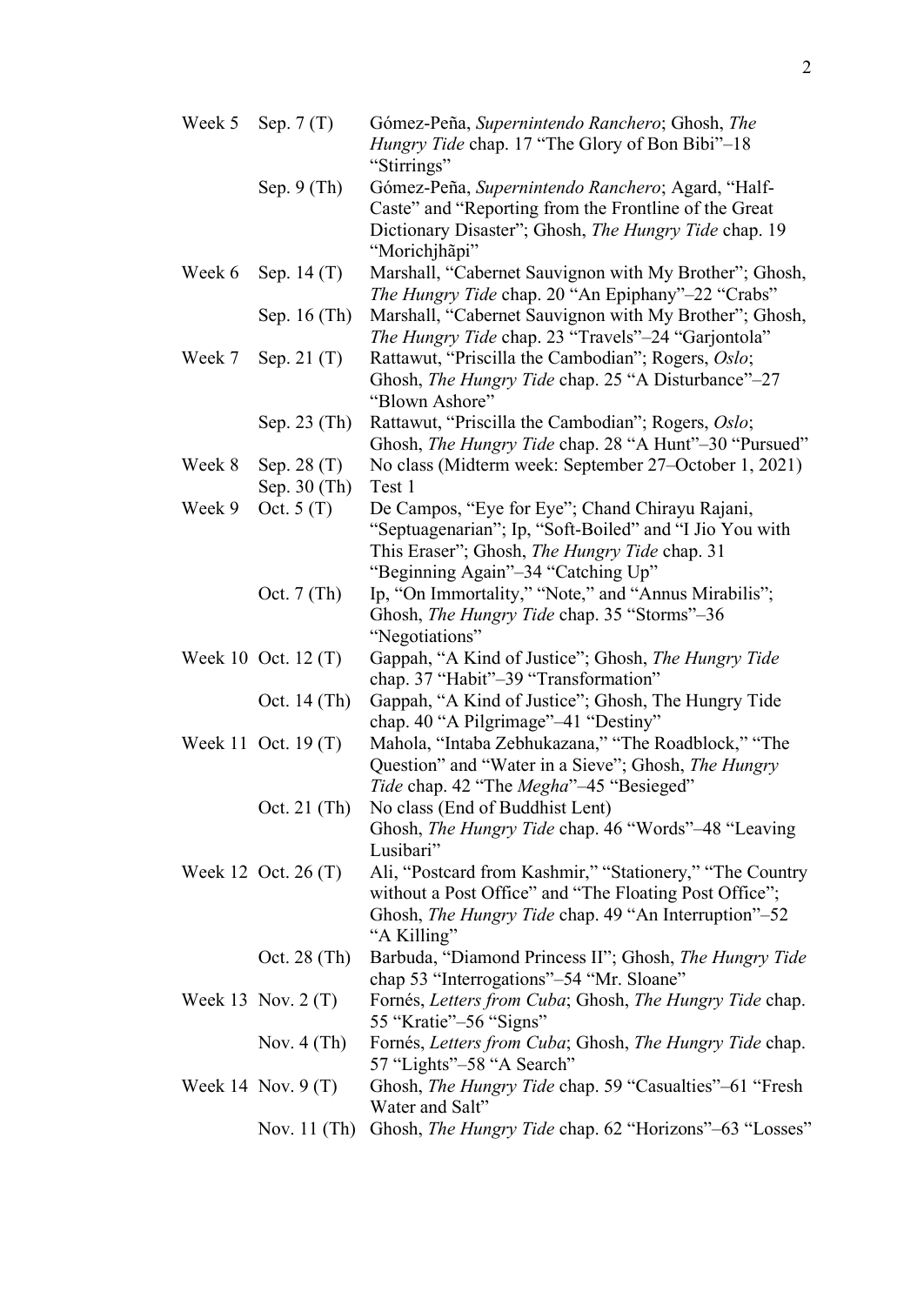|                  |                                                                                                                                                                             | Week 15 Nov. $16(T)$                     | "The Wave"                                                                    | Ghosh, <i>The Hungry Tide</i> chap. 64 "Going Ashore"–65                         |  |  |  |  |
|------------------|-----------------------------------------------------------------------------------------------------------------------------------------------------------------------------|------------------------------------------|-------------------------------------------------------------------------------|----------------------------------------------------------------------------------|--|--|--|--|
|                  |                                                                                                                                                                             | Nov. $18$ (Th)<br>Week $16$ Nov. $23(T)$ | Ghosh, The Hungry Tide chap. 66 "The Day After"<br>Presentations              | Ghosh, The Hungry Tide chap. 67 "Home: An Epilogue"                              |  |  |  |  |
|                  |                                                                                                                                                                             | Nov. $25$ (Th) Test 2                    |                                                                               |                                                                                  |  |  |  |  |
|                  |                                                                                                                                                                             | Week 18 Dec. $10(F)$                     | Final paper due (pp. $3-5$ )                                                  |                                                                                  |  |  |  |  |
|                  | 14.3 Method                                                                                                                                                                 |                                          |                                                                               |                                                                                  |  |  |  |  |
|                  |                                                                                                                                                                             | 14.3.1 Lecture and discussion            |                                                                               | 70 percent                                                                       |  |  |  |  |
|                  |                                                                                                                                                                             | 14.3.2 Brainstorming and discussion of   |                                                                               | 20 percent                                                                       |  |  |  |  |
|                  |                                                                                                                                                                             | case study so that students learn        |                                                                               |                                                                                  |  |  |  |  |
|                  |                                                                                                                                                                             | to analyze and solve problems            |                                                                               |                                                                                  |  |  |  |  |
|                  |                                                                                                                                                                             | 14.3.3 Making a summary of the           |                                                                               | 5 percent                                                                        |  |  |  |  |
|                  |                                                                                                                                                                             | main points or presentation of           |                                                                               |                                                                                  |  |  |  |  |
|                  |                                                                                                                                                                             |                                          | the results of researching or the                                             |                                                                                  |  |  |  |  |
|                  |                                                                                                                                                                             | assigned tasks                           |                                                                               |                                                                                  |  |  |  |  |
|                  |                                                                                                                                                                             | 14.3.4 Independent research              |                                                                               | 5 percent                                                                        |  |  |  |  |
|                  | 14.4 Media<br>14.4.1 PowerPoint presentations<br>14.4.2 Internet media                                                                                                      |                                          |                                                                               |                                                                                  |  |  |  |  |
|                  |                                                                                                                                                                             |                                          |                                                                               |                                                                                  |  |  |  |  |
|                  |                                                                                                                                                                             | 14.4.3 Audio and video files             |                                                                               |                                                                                  |  |  |  |  |
|                  |                                                                                                                                                                             | 14.5 Assignment through network system   |                                                                               |                                                                                  |  |  |  |  |
|                  |                                                                                                                                                                             |                                          | Students submit work via e-mail, shared documents, Zoom chat, Blackboard, and |                                                                                  |  |  |  |  |
|                  |                                                                                                                                                                             | other indicated channels.                |                                                                               |                                                                                  |  |  |  |  |
|                  | 14.6 Evaluation                                                                                                                                                             |                                          |                                                                               |                                                                                  |  |  |  |  |
|                  |                                                                                                                                                                             |                                          | 14.6.1 Assessment of academic knowledge                                       | 40 percent                                                                       |  |  |  |  |
|                  |                                                                                                                                                                             | $(2 \text{ tests})$                      |                                                                               |                                                                                  |  |  |  |  |
|                  |                                                                                                                                                                             |                                          | 14.6.2 Assessment of work and classroom activities                            | 30 percent                                                                       |  |  |  |  |
|                  |                                                                                                                                                                             |                                          | (attendance, participation, presentations)                                    |                                                                                  |  |  |  |  |
|                  |                                                                                                                                                                             | 14.6.3 Assessment of the assigned tasks  |                                                                               | 30 percent                                                                       |  |  |  |  |
|                  |                                                                                                                                                                             |                                          | (reading responses, final paper, other)                                       |                                                                                  |  |  |  |  |
| 15. Reading List |                                                                                                                                                                             |                                          |                                                                               |                                                                                  |  |  |  |  |
|                  |                                                                                                                                                                             | 15.1 Required Texts                      |                                                                               |                                                                                  |  |  |  |  |
|                  | 15.1.1 Course packet (poems, short stories, play and novel excerpts, articles)                                                                                              |                                          |                                                                               |                                                                                  |  |  |  |  |
|                  | 15.1.2 Fornés, María Irene. Letters from Cuba. Letters from Cuba and Other Plays,<br>PAJ, 2007, pp. 8–34.<br>15.1.3 Ghosh, Amitav. The Hungry Tide. Houghton Mifflin, 2005. |                                          |                                                                               |                                                                                  |  |  |  |  |
|                  |                                                                                                                                                                             |                                          |                                                                               |                                                                                  |  |  |  |  |
|                  |                                                                                                                                                                             | 15.2 Supplementary Texts                 |                                                                               |                                                                                  |  |  |  |  |
|                  |                                                                                                                                                                             |                                          | 15.2.1 Gale Contextual Encyclopedia of World Literature. Edited by Anne Marie |                                                                                  |  |  |  |  |
|                  |                                                                                                                                                                             |                                          | Hacht and Dwayne D. Hayes, Gale, 2009. 4 vols.                                |                                                                                  |  |  |  |  |
|                  |                                                                                                                                                                             |                                          | 15.2.2 Handbook of Anglophone World Literatures. Edited by Stefan Helgesson,  |                                                                                  |  |  |  |  |
|                  | Birgit Neumann, and Gabriele Rippl, De Gruyter, 2020.                                                                                                                       |                                          |                                                                               |                                                                                  |  |  |  |  |
|                  |                                                                                                                                                                             |                                          |                                                                               | 15.2.3 Global Voices: Contemporary Literature from the Non-Western World, Blair  |  |  |  |  |
|                  |                                                                                                                                                                             |                                          |                                                                               |                                                                                  |  |  |  |  |
|                  |                                                                                                                                                                             | Press Book, 1995.                        |                                                                               | 15.2.4 Poems for the Millennium: The University of California Book of Modern and |  |  |  |  |
|                  | Postmodern Poetry. Edited by Jerome Rothenberg and Pierre Joris, U of                                                                                                       |                                          |                                                                               |                                                                                  |  |  |  |  |
|                  | California P, 1995. 2 vols.<br>15.2.5 The Poetry of Our World: An International Anthology of Contemporary<br>Poetry. Edited by Jeffery Paine, HarperCollins, 2000.          |                                          |                                                                               |                                                                                  |  |  |  |  |
|                  |                                                                                                                                                                             |                                          |                                                                               |                                                                                  |  |  |  |  |
|                  |                                                                                                                                                                             |                                          |                                                                               |                                                                                  |  |  |  |  |